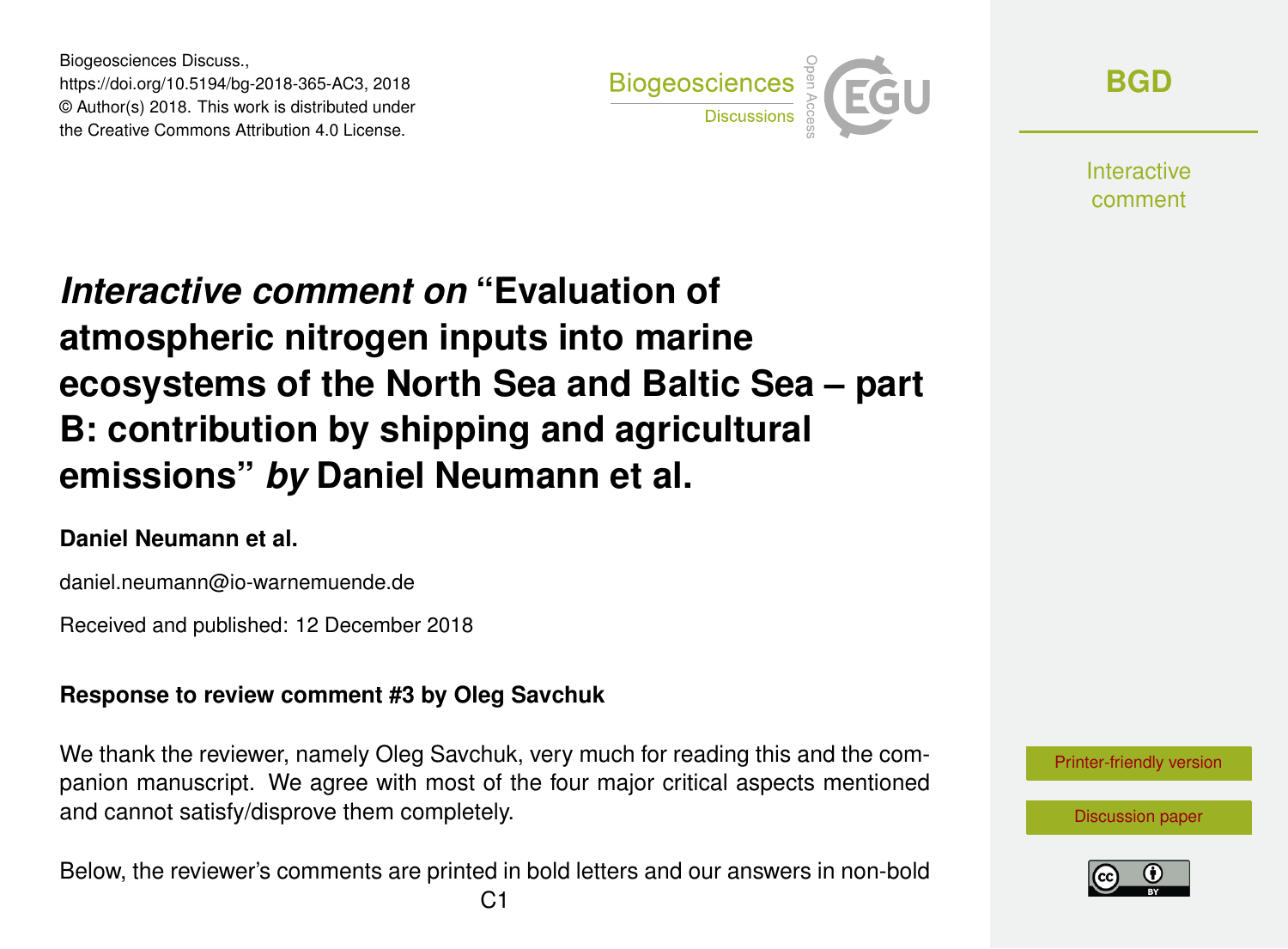letters.

[...] Instead, I recommend to [...] advice against using this version of HBM-**ERGOM model, made for operational purposes (perhaps, with the data assimilation), for the long-term studies.**

> We will not use it again.

**A) "Iron reduction and release of phosphate under anoxic conditions in the sediment are not represented in this ERGOM version" (Part A, L 15/8). Fixing sediment N:P ratio and ignoring redox alterations of the P cycle implausibly affects phosphate dynamics, hence, distorts such important flux as nitrogen fixation and the following cycling of fixed nitrogen. The necessity of Si restarting for every year indicates that its dynamics even during the first iteration is erroneous with corresponding consequences for phytoplankton seasonal succession and nutrient uptake. [. . . ]**

> *no objection*

**[. . . ] Finally, many important features and phenomena, for instance, nutrient limitation, nutrient residence times, species composition, tides and oceanic impacts, etc., are rather different between the North and Baltic seas. That makes combining them into a single domain questionable, if not harmful for the objectives of this study.**

> Yes.

> The ERGOM was developed for the Baltic Sea and this version was adapted to also work in the North Sea. Particularly the dynamics of the biogeochemical system of the



## **[BGD](https://www.biogeosciences-discuss.net/)**

Interactive comment

[Printer-friendly version](https://www.biogeosciences-discuss.net/bg-2018-365/bg-2018-365-AC3-print.pdf)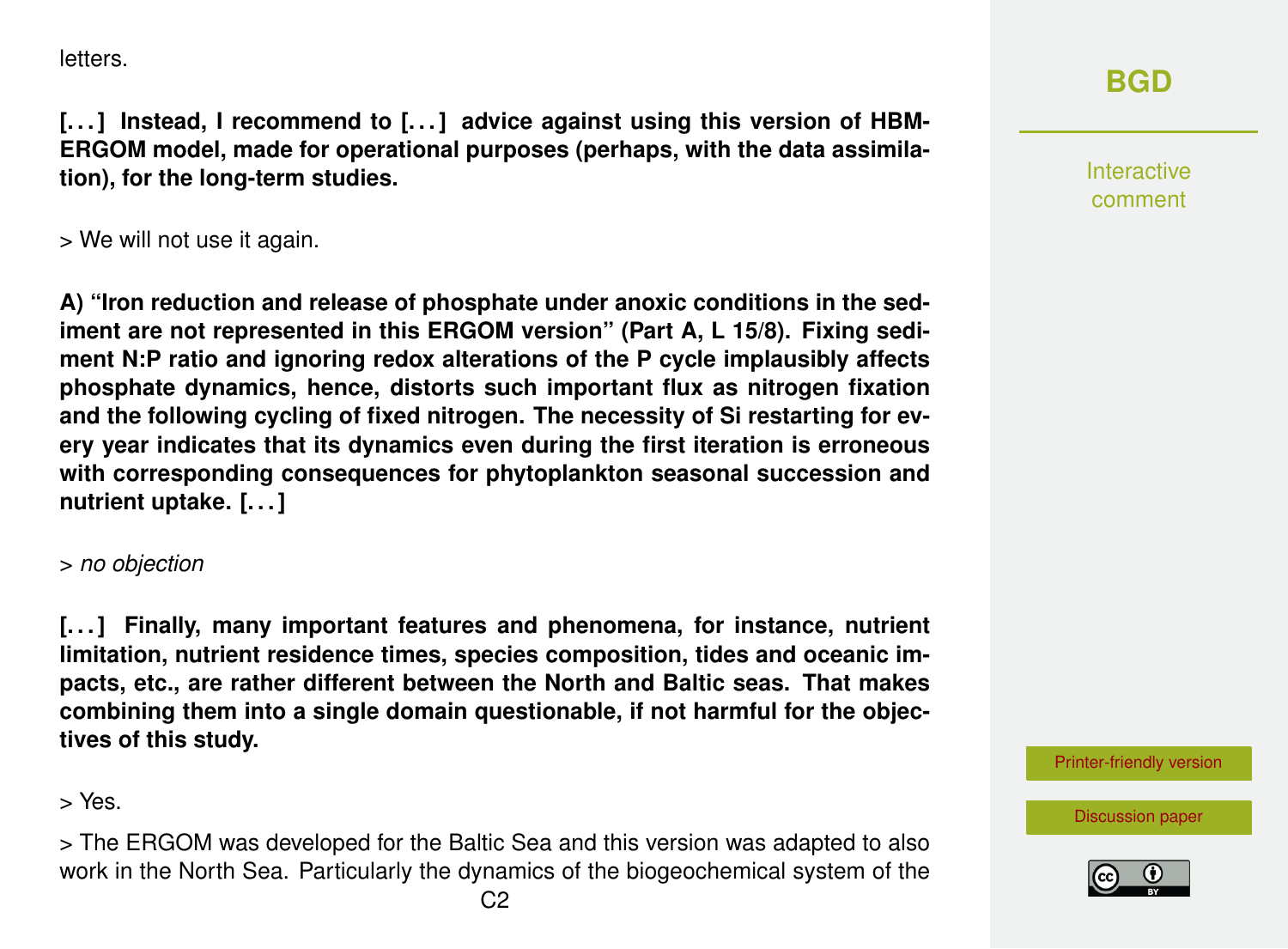North Sea are not properly reproduced by this ERGOM as one sees in the validation. As the Baltic Sea dynamics are reproduced considerably better then the North Sea dynamics – as one might expect because ERGOM was develop for the Baltic Sea –, we consider to remove the North Sea from this manuscript. There are still issues in the Baltic Sea model dynamics – silicate decline, simple sediment, and deep water oxygen – but we hope that the model quality in the Baltic Sea is sufficient for a publication of this study.

**B) Overestimated deep layers oxygen concentration and underestimated denitrification DIN distribution and dynamics (see comparisons in Figs. 7-10). Together with questionably reproduced nitrogen fixation, such underestimation indicates a wrong balance between nitrogen sources and sinks, hence, biases evaluation of atmospheric N contribution to unknown degree.**

> We think that the time scale of five years prevents badly predicted deep-layer oxygen concentrations to feed back to the surface layer nitrogen concentrations.

> We consider to remove the North Sea from the manuscript and only evaluated the Baltic Sea.

**C) "Therefore, a detailed validation of the nitrogen deposition data sets is not possible and it is not clear whether the CMAQ nitrogen deposition is actually too low over sea."(Part A, L16-18/13). Already this statement makes studies of the RELATIVE contributions rather uncertain. Further uncertainty (due to possible non-linear effects in the biogeochemical cycling) is introduced by the repetitive implementation of deposition computed only for one year (i.e. 2012) over all five years, forcing a possible deficit accumulation.**

> We agree that a bias in the nitrogen deposition will amplify further and further in the marine biogeochemical model in each annual iteration. However, the bias will also **[BGD](https://www.biogeosciences-discuss.net/)**

Interactive comment

[Printer-friendly version](https://www.biogeosciences-discuss.net/bg-2018-365/bg-2018-365-AC3-print.pdf)

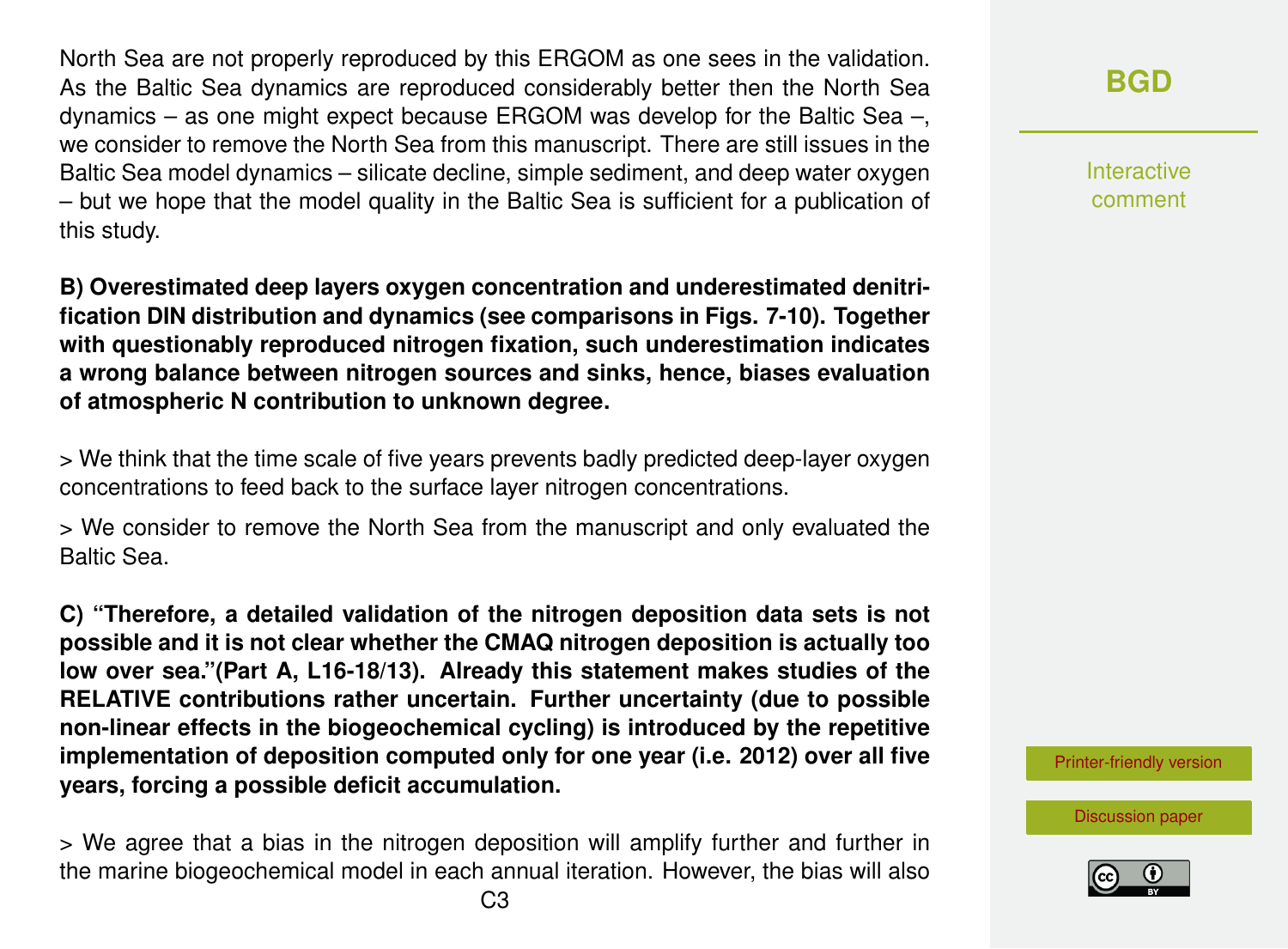amplify in a model study over five or ten consecutive years if the bias in the nitrogen deposition is systematic and not only present in the year 2012.

> Based on Vivanco et al. (2017), Karl et al. (2018), and companion paper part A, one can assume that EMEP nitrogen deposition is closer to reality than the CMAQ data of this study and that the used CMAQ setup for Europe (nearly the same in Vivanco et al. (2017) and here) tends to systematically underestimate nitrogen deposition. However, we are not aware of any nitrogen deposition data set, which is validated above the ocean in detail because (operational) continuous nitrogen deposition measurements are missing (or other nitrogen deposition measurements with sufficient temporal or spatial coverage).

> Most marine biogeochemical model studies do not mention the uncertainty of the driving nitrogen deposition data at all. Moreover, some studies use monthly or annual mean nitrogen deposition as input and re-distribute it onto individual days.

**D) The model set-up and simulated dynamics contain many features that are "typical within order of magnitude" rather than year-specific. Therefore a comparison of the "first" iteration with observations during concrete 2012 year looks very optimistic, even naïve. Perhaps, such choice partly explains why most patterns of seasonal dynamics are very poorly reproduced either in timing or by the levels, or both (Figs. 7-10). Never mind the plausible oxygen dynamics in the surface layer, where it is mainly driven by air-sea gas exchange. [. . . ]**

> *no objection*

**[. . . ] Moreover, the focusing of analysis at the surface layer is unwarranted because the nitrogen biogeochemical cycle must be evaluated for the entire ecosystem, including sediments.**

### **[BGD](https://www.biogeosciences-discuss.net/)**

Interactive comment

[Printer-friendly version](https://www.biogeosciences-discuss.net/bg-2018-365/bg-2018-365-AC3-print.pdf)